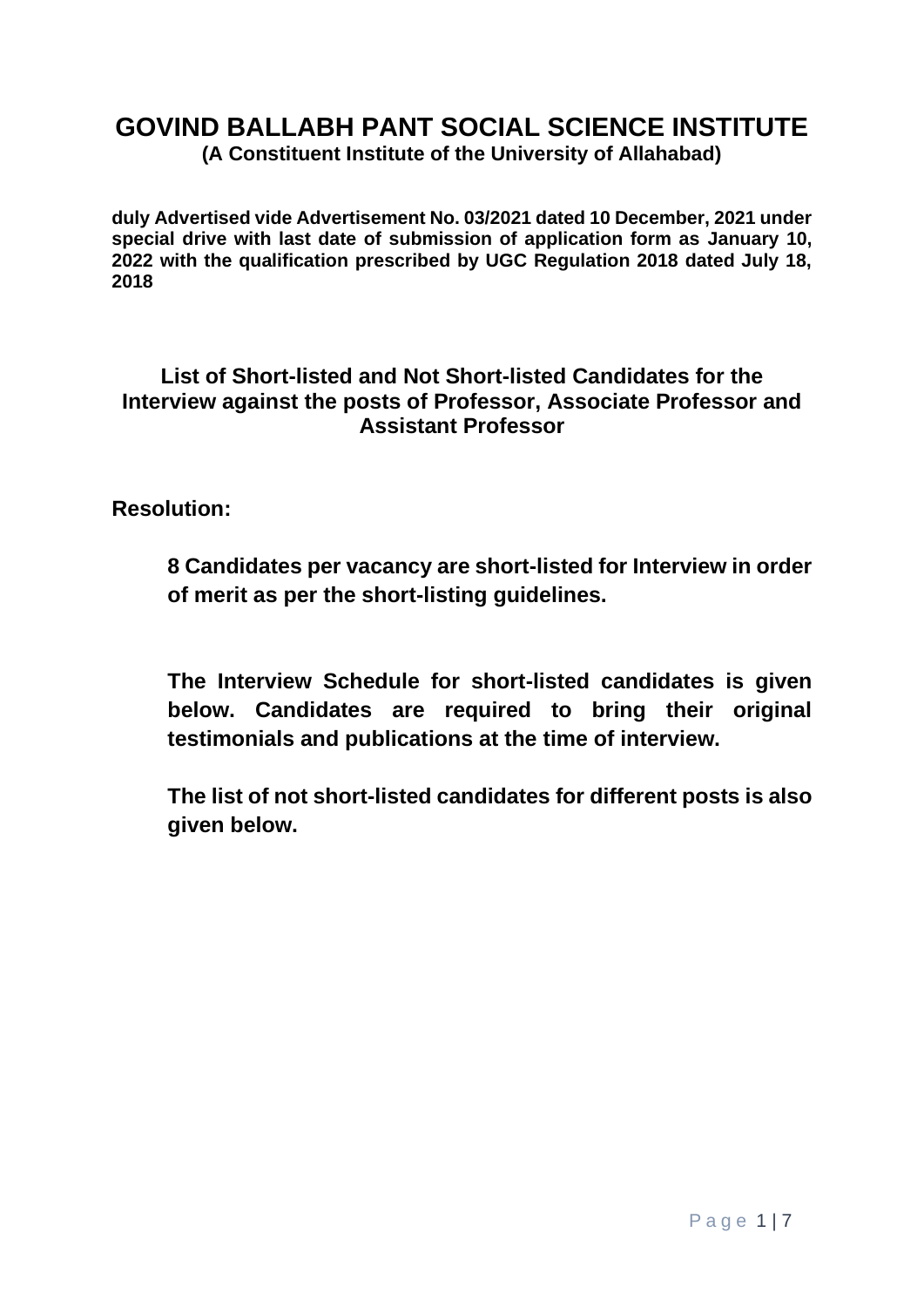### **List of Short-listed Candidates for the post of Professor Date of Interview: June 5, 2022 Reporting Time: 1:30 pm**

| SI.<br>No. | <b>Applicant Name</b> | Category<br><b>Applied</b> | <b>Status</b> | <b>Remarks</b>                 |
|------------|-----------------------|----------------------------|---------------|--------------------------------|
|            | Akhtar Alam           | <b>OBC</b>                 | Eligible      | Fulfils minimum qualifications |
|            | Arobindo Mahato       | <b>OBC</b>                 | Eligible      | Fulfils minimum qualifications |
| 3.         | Shrinivasa Rao Kesana | <b>OBC</b>                 | Eligible      | Fulfils minimum qualifications |

#### **List of Short-listed Candidates for the post of Associate Professor Date of Interview: June 5, 2022 Reporting Time: 3:00 pm**

| SI.<br>No.    | <b>Applicant Name</b> | Category<br><b>Applied</b> | <b>Status</b>             | <b>Remarks</b>                                                                                                                                        |
|---------------|-----------------------|----------------------------|---------------------------|-------------------------------------------------------------------------------------------------------------------------------------------------------|
| $\mathbf 1$ . | Krishna Kumar Krishna | <b>OBC</b>                 | Eligible                  | Fulfils minimum qualifications                                                                                                                        |
| 2.            | Kunal Keshri          | <b>OBC</b>                 | Eligible                  | Fulfils minimum qualifications                                                                                                                        |
| 3.            | Mohd. Shannawaz       | <b>OBC</b>                 | Conditionally<br>Eligible | Subject to production of Form-<br>16 of all the 8 years of claimed<br>experience as per Clause<br>10(F) of UGC Regulation 2018<br>dated July 18, 2018 |
| 4.            | Ramchandra            | <b>OBC</b>                 | Eligible                  | Fulfils minimum qualifications                                                                                                                        |
| 5.            | Ramya Ranjan Patel    | <b>OBC</b>                 | Eligible                  | Fulfils minimum qualifications                                                                                                                        |
| 6.            | Samanta Sahu          | <b>OBC</b>                 | Eligible                  | Fulfils minimum qualifications                                                                                                                        |
| 7.            | Sarvendra Yadav       | <b>OBC</b>                 | Eligible                  | Fulfils minimum qualifications                                                                                                                        |
| 8.            | Vineet Singh          | <b>OBC</b>                 | Eligible                  | Fulfils minimum qualifications                                                                                                                        |

#### **List of Short-listed Candidates for Assistant Professor under OBC Category Date of Interview: June 04, 2022 Time of Reporting: 9:00 am**

| SI.            | <b>Applicant Name</b> | <b>Father's Name</b>  | <b>Scores</b> | <b>Remarks</b> |
|----------------|-----------------------|-----------------------|---------------|----------------|
| No.            |                       |                       |               |                |
|                | Surinder Singh        | Milkha Singh          | 93            | In merit       |
| 2              | Jitendra Kumar Yadav  | Surendra Yadav        | 93            | In merit       |
| 3              | Puja Pal              | Shiv Prabhanjan Singh | 93            | In merit       |
| $\overline{4}$ | Vinod Yadav           | Lal Chandra Yadav     | 93            | In merit       |
| 5              | Mohd. Shannawaz       | Mohd. Shadab          | 93            | In merit       |
| 6              | Manoj Kumar Yadav     | Dan Pati Yadav        | 91            | In merit       |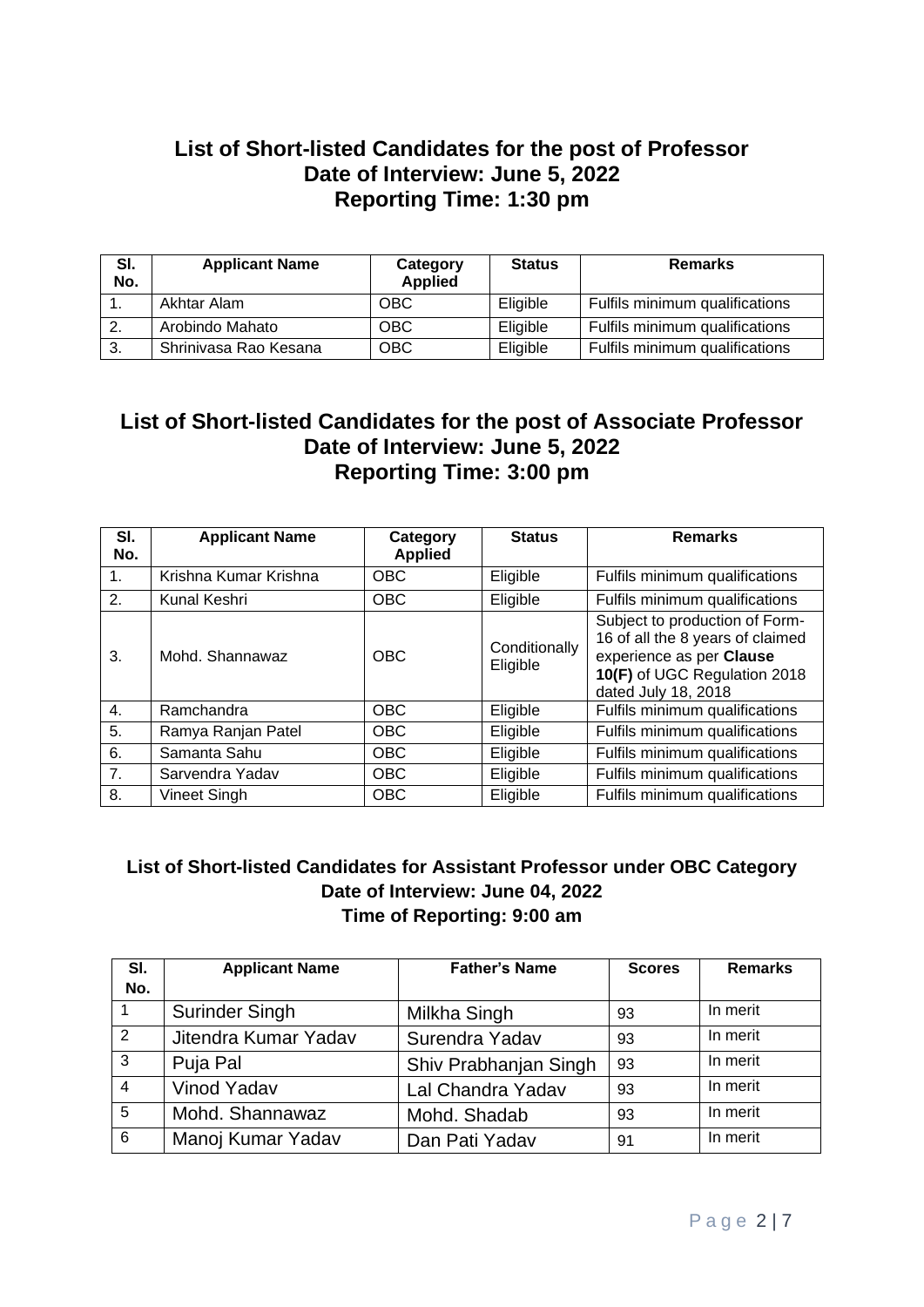| $\overline{7}$ | <b>Tara Shanker Chaudhary</b> | Radhe Shyam<br>Chaudhary | 91    | In merit |
|----------------|-------------------------------|--------------------------|-------|----------|
| 8              | Ajay Kumar Yadav              | <b>Harilal Yadav</b>     | 90    | In merit |
| 9              | Md. Illias Kanchan SK         | Md. Anesuddin SK         | 89.31 | In merit |
| 10             | Ashish Anshu                  | Rajendra Prasad          | 87    | In merit |
| 11             | Sangeeta Sachan               | Late Baijnath Sachan     | 86    | In merit |
| 12             | Md. Juel Rana                 | Sk. Safiqul Islam        | 85.97 | In merit |
| 13             | Pooja Rani                    | Mewa Lal Gupta           | 85    | In merit |
| 14             | Amirullah                     | Sheikh Abdullah          | 84.26 | In merit |
| 15             | Kamrul Hasan                  | Habib Hasan              | 84    | In merit |
| 16             | Nishant Yadav                 | Surya Narayan Yadav      | 83.95 | In merit |
| 17             | <b>Rahul Kumar Singh</b>      | <b>Shivmurat Singh</b>   | 83    | In merit |

#### **List of Short-listed Candidates for Assistant Professor under OBC Category Date of Interview: June 04, 2022 Time of Reporting: 1:30 pm**

| SI.            | <b>Applicant Name</b> | <b>Father's Name</b>   | <b>Scores</b> | <b>Remarks</b> |
|----------------|-----------------------|------------------------|---------------|----------------|
| No.            |                       |                        |               |                |
|                | Pankaj Kumar Prem     | Prem Chand Singh Mehta | 83            | In merit       |
| 2              | Sandeep Kumar Yadav   | Lallan Yadav           | 83            | In merit       |
| 3              | <b>Brijesh Kumar</b>  | Ayodhya Prasad         | 83            | In merit       |
| $\overline{4}$ | <b>Toshi Anand</b>    | Virendra Singh Anand   | 83            | In merit       |
| 5              | Manoj Kumar Singh     | Sahab Singh            | 83            | In merit       |
| 6              | Durgesh Singh         | Amar Bahadur Singh     | 83            | In merit       |
| $\overline{7}$ | <b>Prashant Verma</b> | Shubhas Chandra Verma  | 83            | In merit       |
| 8              | <b>Rabiul Ansary</b>  | <b>Emadul Ansary</b>   | 83            | In merit       |
| 9              | <b>Akhilesh Pal</b>   | Ram Dawar Pal          | 82.97         | In merit       |
| 10             | Shiv Prakash Katiyar  | Ram Nath Katiyar       | 82.73         | In merit       |

#### **List of Short-listed Candidates for Assistant Professor under SC Category Date of Interview: June 05, 2022 Time of Reporting: 9:00 am**

| SI.            | <b>Applicant Name</b> | <b>Father's Name</b> | <b>Scores</b> | <b>Remarks</b> |
|----------------|-----------------------|----------------------|---------------|----------------|
| No.            |                       |                      |               |                |
|                | Sahab Deen            | Late Satya Narayan   | 87.32         | In merit       |
| 2              | Sanjay Kumar          | Late Puran Chand     | 87            | In merit       |
| 3              | Ajeet Kumar Pankaj    | Late Prem Chand      | 85.70         | In merit       |
| $\overline{4}$ | Bala Go mala          | <b>B.</b> Samival    | 85.50         | In merit       |
| 5              | Anchal Kumari         | C.S. Ram             | 84.66         | In merit       |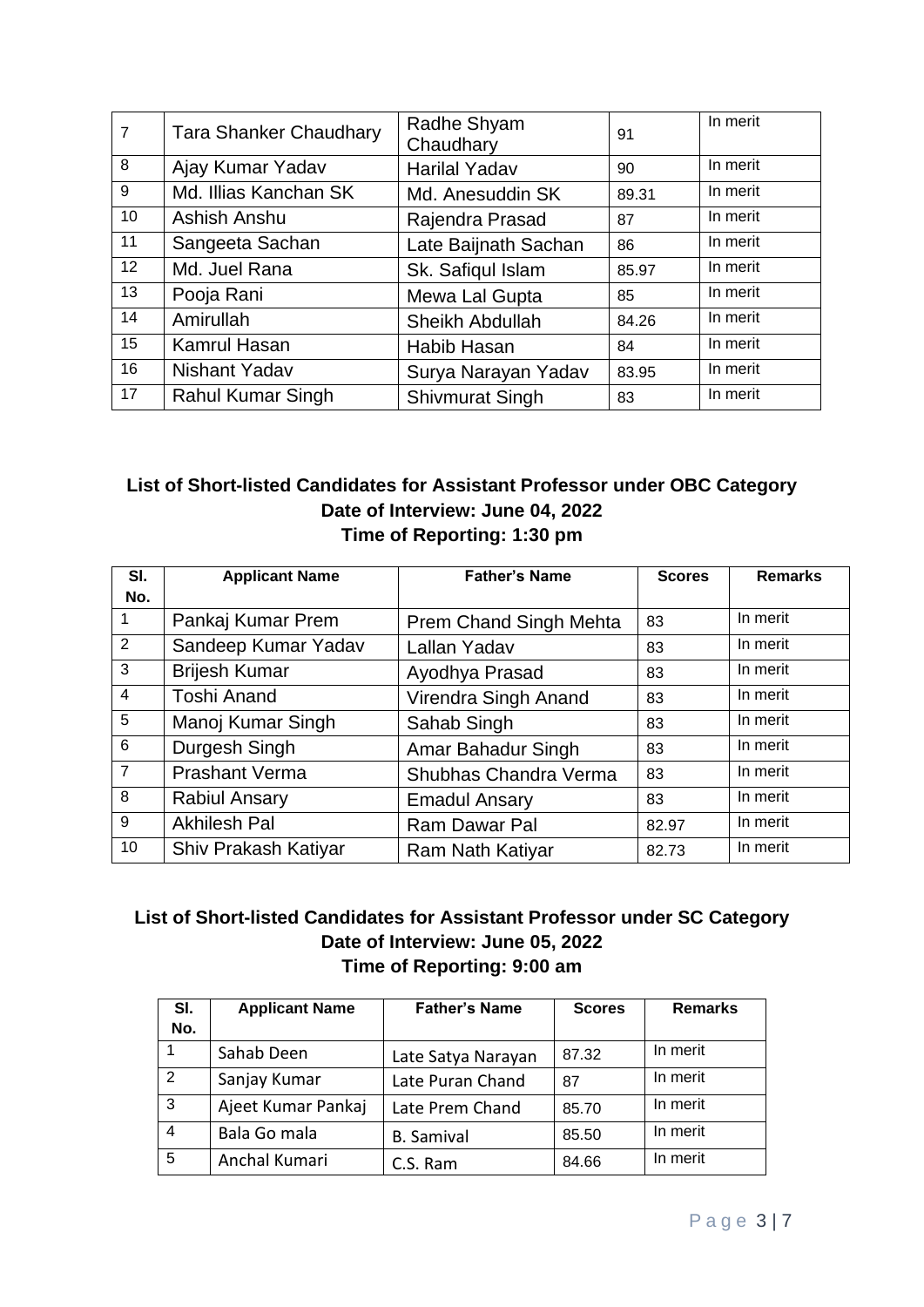| 6 | Pushpendra Johar | Ram Niwas Johar | 83 | In merit |
|---|------------------|-----------------|----|----------|
|   | Vikas Sharde     | Indra Kumar     | 83 | In merit |
|   | Subhash Kumar    | Late Raja Ram   | 83 | In merit |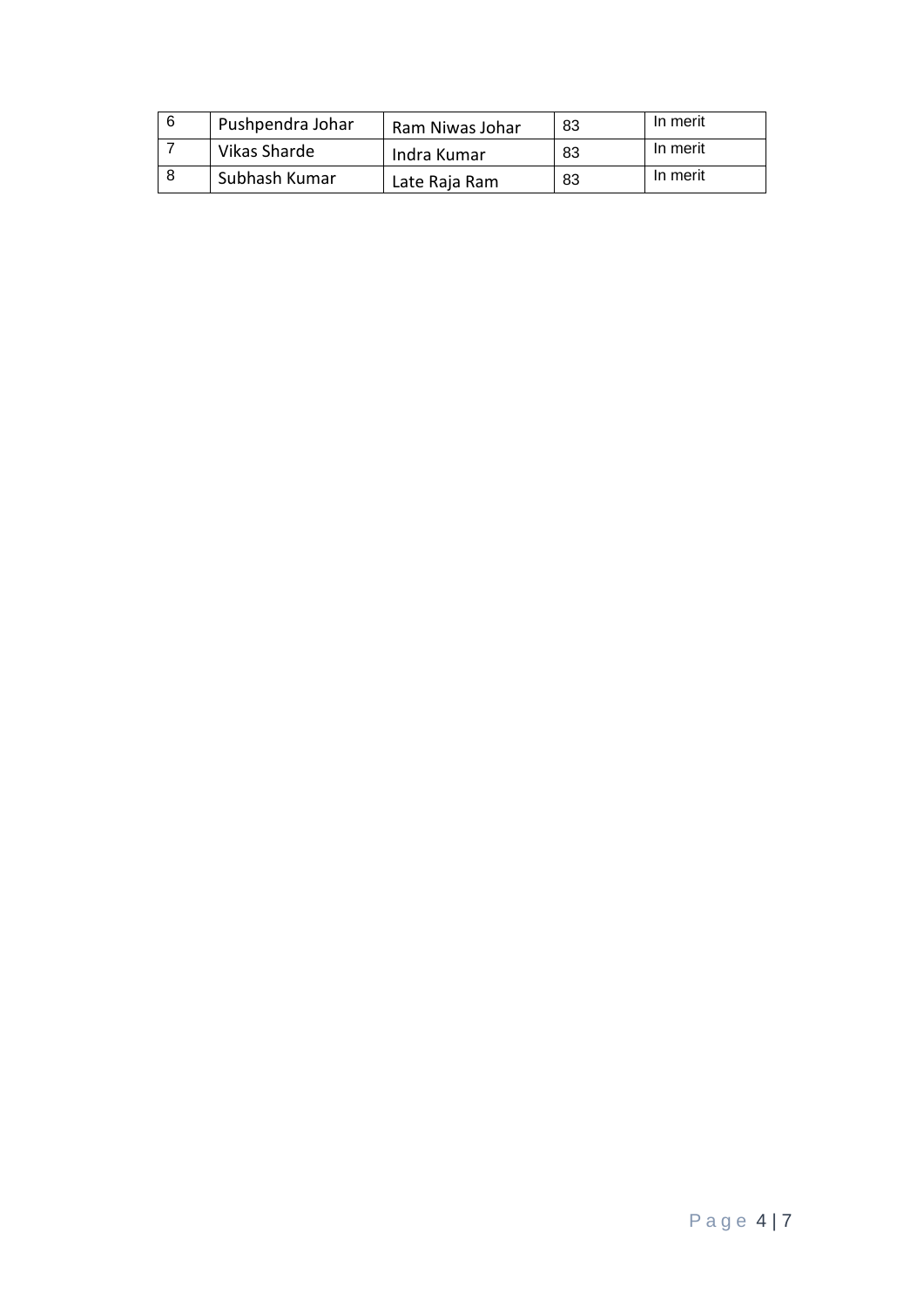## **List of NOT Short-listed Candidates for Assistant Professor under OBC Category**

| SI.<br>No.     | <b>Applicant Name</b>       | <b>Father's Name</b>       | <b>Scores</b> | <b>Remarks</b> |
|----------------|-----------------------------|----------------------------|---------------|----------------|
| $\mathbf{1}$   | Vinay Kumar Singh Yadav     | Late Bechan Singh Yadav    | 82            | Low in merit   |
| 2              | Rahul Ranjan                | Gouri Mandal               | 81            | Low in merit   |
| 3              | Satyanarayana Turangi       | Nookaraju                  | 81            | Low in merit   |
| 4              | Seema Yadav                 | Surendra Pratap Yadav      | 80.34         | Low in merit   |
| 5              | Raj Narayan                 | Late Gareeb Ram            | 80            | Low in merit   |
| 6              | Aman Kumar                  | Late Krishna Kumar Singh   | 80            | Low in merit   |
| $\overline{7}$ | <b>Mohammad Suhail</b>      | Mohammad Ayub              | 80            | Low in merit   |
| 8              | Pawan Kumar Singh           | Ram Vilash Singh           | 79.56         | Low in merit   |
| 9              | <b>Rahul Kumar Prem</b>     | Prem Chand Singh Mehta     | 79            | Low in merit   |
| 10             | Shishir Kumar Yadav         | <b>Sharda Prasad Yadav</b> | 79            | Low in merit   |
| 11             | Bechan Yadav                | Kallar Yadav               | 79            | Low in merit   |
| 12             | Vandana Tamrakar            | Ramkrishna Tamrakar        | 79            | Low in merit   |
| 13             | <b>Bhaskar Kumar Kakati</b> | Dilip Kumar Kakati         | 78            | Low in merit   |
| 14             | Yogesh Kumar Yadav          | Om Narayan Yadav           | 78            | Low in merit   |
| 15             | Dinesh Yadav                | Sudarshan Yadav            | 78            | Low in merit   |
| 16             | Nidhi Sarraf                | Rajendra Prasad Seth       | 78            | Low in merit   |
| 17             | Sonia Verma                 | Om Prakash Verma           | 78            | Low in merit   |
| 18             | Anup Kumar Yadava           | Brij Nath Yadava           | 78            | Low in merit   |
| 19             | <b>Sneha Patel</b>          | Jagdish Patel              | 78            | Low in merit   |
| 20             | <b>Shailen Verma</b>        | Nand Lal Verma             | 78            | Low in merit   |
| 21             | <b>Shashwat Kumar</b>       | <b>Mahavir Prasad</b>      | 77.36         | Low in merit   |
| 22             | Nutan Maurya                | Ram Darash Maurya          | 77            | Low in merit   |
| 23             | Anil Kumar Yadav            | Rajendra Prashad Yadav     | 77            | Low in merit   |
| 24             | Anil Kumar Yadav            | Sitaram Yadav              | 77            | Low in merit   |
| 25             | Pinky Yadav                 | Amar Nath Yadav            | 75            | Low in merit   |
| 26             | Kalyani                     | Pramod Kumar Prajapati     | 75            | Low in merit   |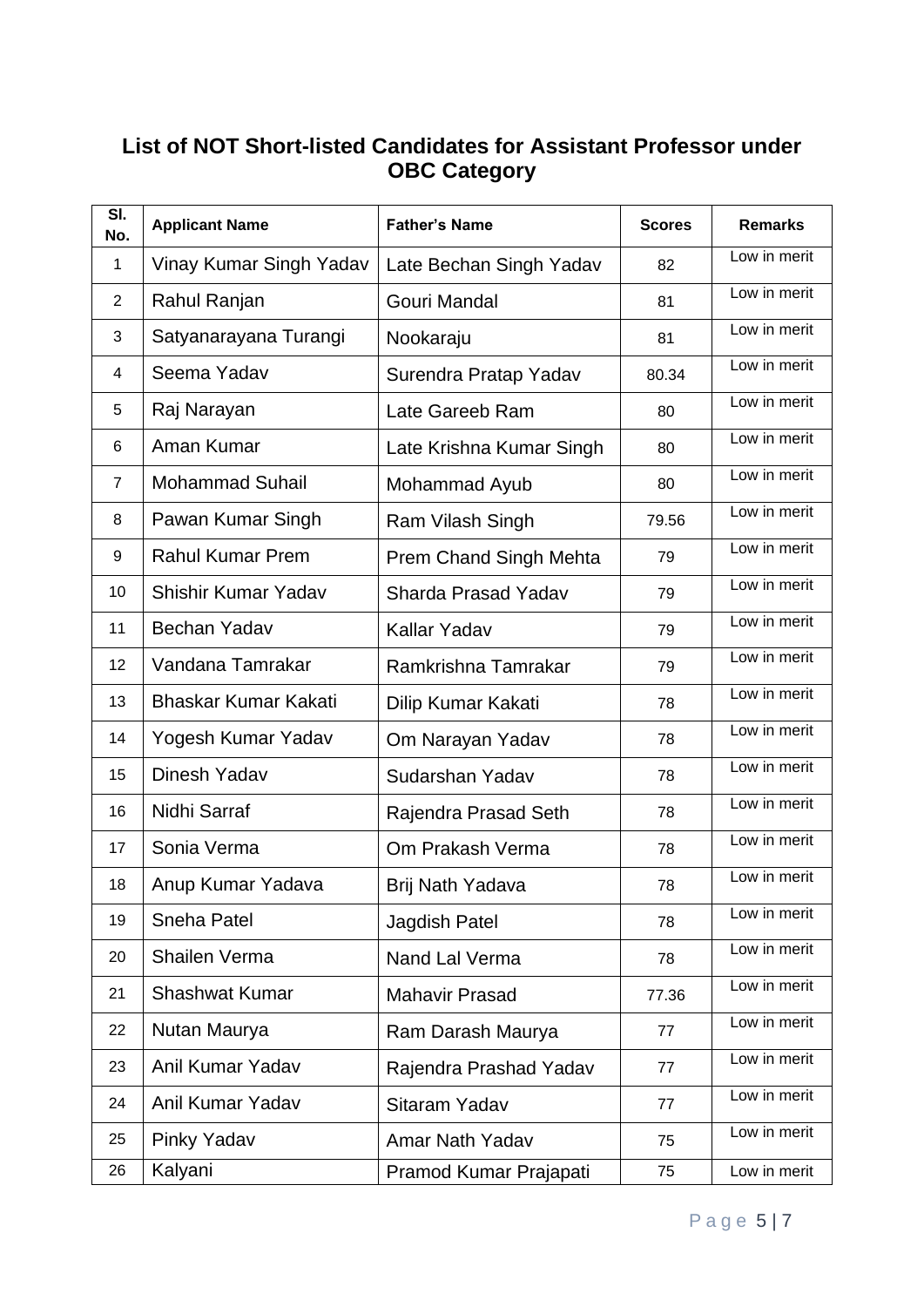| 27 | <b>Subas Chand Pal</b>   | Mahesh Prasad Pal     | 73    | Low in merit |
|----|--------------------------|-----------------------|-------|--------------|
| 28 | <b>Viveka Nand Yadav</b> | Raja Ram Yadav        | 73    | Low in merit |
| 29 | Vijayanand               | Raja Ram Yadav        | 73    | Low in merit |
| 30 | Kamalesh Kumar Patel     | Vikrama Prasad Patel  | 73    | Low in merit |
| 31 | Shraddha Yadav           | Devki Nandan Yadav    | 73    | Low in merit |
| 32 | <b>Vinit Kumar</b>       | Ramraj                | 73    | Low in merit |
| 33 | Ajit Kumar Yadav         | Narendra Patap Singh  | 72    | Low in merit |
| 34 | Rajesh Singh Yadav       | Sudarshan Singh       | 70    | Low in merit |
| 35 | Sunita Baghele           | Saddu Ji Baghele      | 63.09 | Low in merit |
| 36 | <b>Balhasan Ali</b>      | <b>Mukhtar Ali</b>    | 60    | Low in merit |
| 37 | Kiran Kumar Gowd         | Gowd Kiran Kumar      | 60    | Low in merit |
| 38 | <b>Pintu Paul</b>        | Rabindra Nath Paul    | 60    | Low in merit |
| 39 | Amiya Kumar Sahoo        | <b>Jaladhar Sahoo</b> | 56    | Low in merit |
| 40 | Deepak Kumar Nanda       | Prabhat Kumar Nanda   | 51    | Low in merit |
| 41 | Vaishali Jaiswal         | Daulatrao Bhole       | 51    | Low in merit |

# **List of NOT Eligible Candidates for Assistant Professor under OBC Category**

| SI.<br>No. | <b>Applicant Name</b> | <b>Father's Name</b> | <b>Scores</b> | <b>Remarks</b>                                                                                   |
|------------|-----------------------|----------------------|---------------|--------------------------------------------------------------------------------------------------|
|            | Satya Prakash Yadav   | Raj Mani Yadav       | 25            | Does not fulfill essential<br>qualification as per UGC<br>Regulation 2018 dated July<br>18, 2018 |

# **List of NOT Short-listed Candidates for Assistant Professor under SC Category**

| SI.<br>No. | <b>Applicant Name</b> | <b>Father's Name</b> | <b>Scores</b> | <b>Remarks</b> |
|------------|-----------------------|----------------------|---------------|----------------|
|            | Priyaranjan Maral     | Raja Ram Maral       | 82            | Low in merit   |
| 2          | Piyush Kant           | Prabhudin            | 81.60         | Low in merit   |
| 3          | Akhilesh Kumar        | Sitaram              | 81            | Low in merit   |
| 4          | Santosh Kumar Anand   | Jokhu Ram            | 80            | Low in merit   |